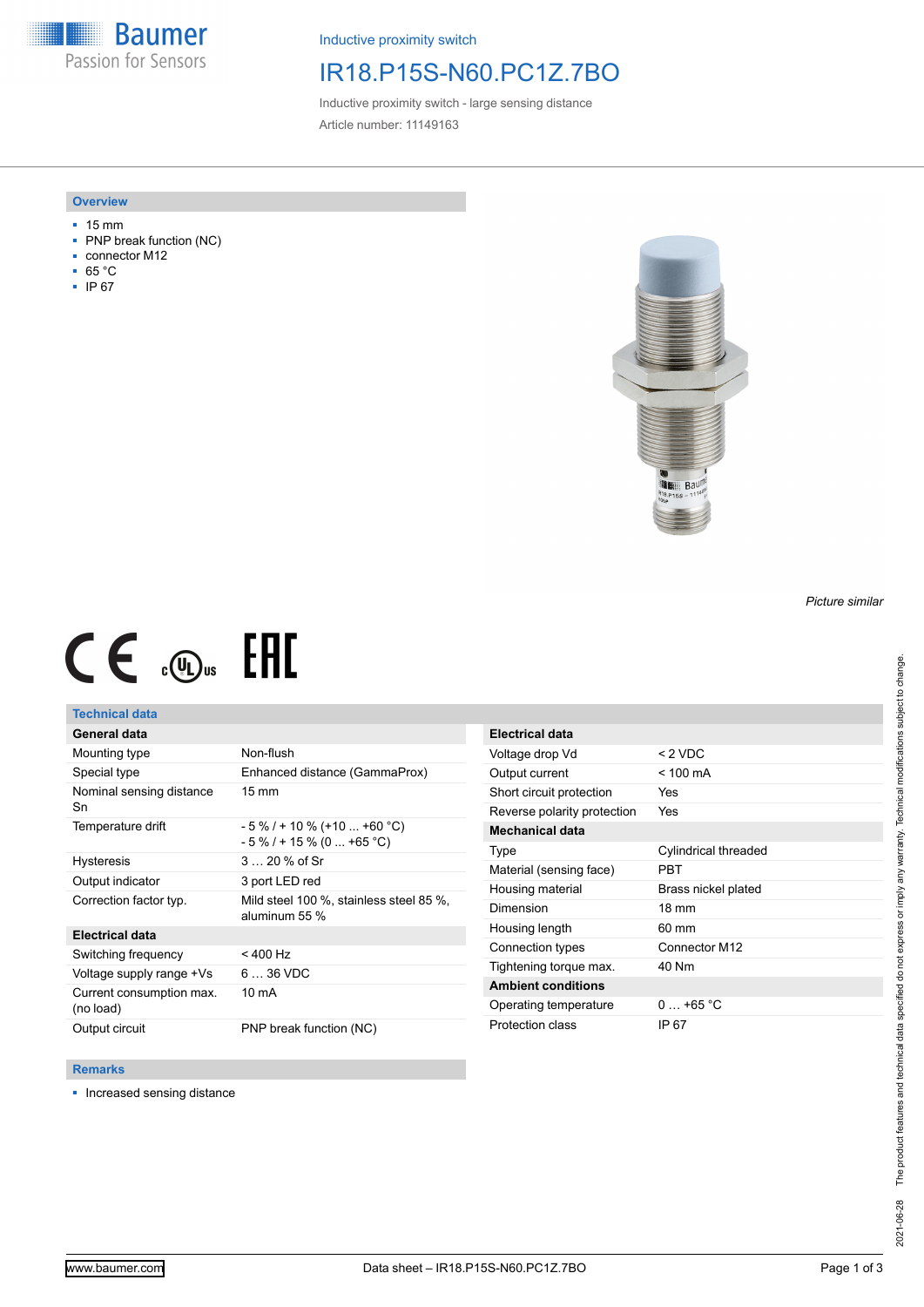

Inductive proximity switch

# IR18.P15S-N60.PC1Z.7BO

Inductive proximity switch - large sensing distance Article number: 11149163

**Dimension drawing**





**Correction factors for different mounting situation (approx.)**



| Mounting material | Correction factor |
|-------------------|-------------------|
| Mild steel        | $100\%$           |
| Stainless steel   | $100 \%$          |
| Aluminum          | $100\%$           |



| Correction factor |
|-------------------|
| $105 \%$          |
| $100\%$           |
| $100\%$           |
|                   |



| Mounting material | Correction factor |
|-------------------|-------------------|
| Mild steel        | not possible      |
| Stainless steel   | 115%              |
| Aluminum          | 95%               |